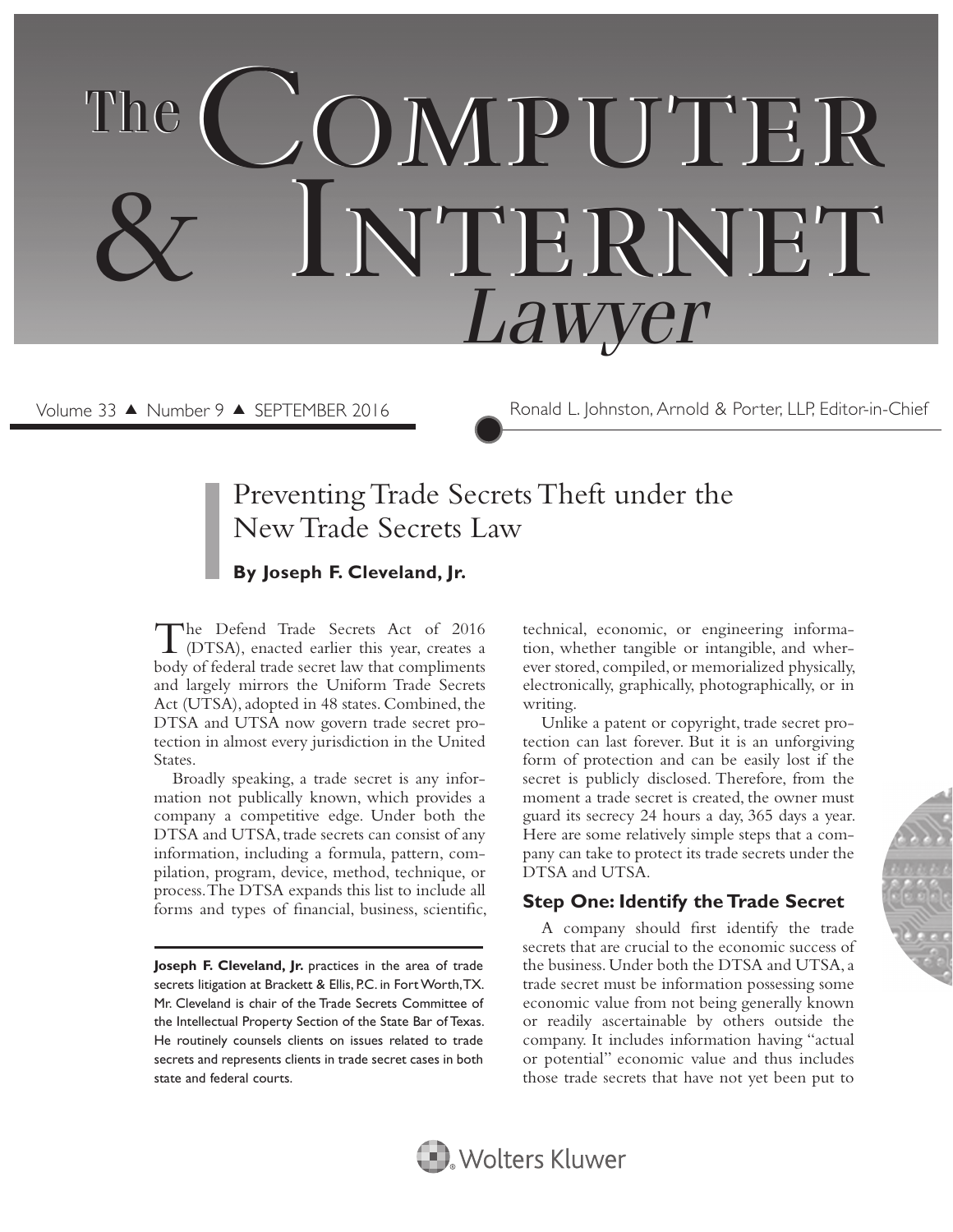use or that have been used or later abandoned. Similarly, trade secrets may include "negative know-how," which is information resulting from lengthy and expensive research proving that a certain formula, method, or process will not work.

Despite this expansive list of trade secrets protected under the DTSA and UTSA, a company should not simply designate every piece of technology or business information as a trade secret. When everything is a trade secret, it's just another way of saying that nothing is. A company should therefore thoughtfully consider what is worth spending the time and effort to protect.

#### **Step Two: Maintain Secrecy**

To be entitled to trade secret protection under the DTSA and UTSA, the owner must take steps that are reasonable under the circumstances to maintain the secrecy of the trade secret. Although there are a variety of actions a company can take, they should be customized to the individual business requirements of each company.

#### **Employee Guidelines**

Protecting a company's trade secrets starts with its employees. A company should provide employees with specific guidelines on the kinds of information considered to be trade secrets, inform them that this information should not be disclosed outside the company under any circumstances without written permission, explain how the company expects its trade secrets to be handled internally, and warn of serious consequences for any failure to comply. The company should periodically brief employees on these rules and require them to sign an acknowledgement that they received and understood the company's trade secret polices.

#### **Non-Disclosure Agreements**

A non-disclosure agreement (NDA) allows the company to impose contractual liability for any disclosure or misappropriation of the company's trade secrets. A typical NDA requires the employee to keep trade secrets in the strictest confidence, prohibits the employee from disclosing the information outside the company without prior written consent, and warns that the employee cannot make any use of the trade secret for the employee's benefit or the benefit of anyone else outside the company. The NDA also should make clear that the duty to maintain confidentiality remains even after termination of employment. The NDA should mirror the language from the company's trade secrets policies and inform the employee of consequences for noncompliance.

The company may consider advising employees that under the DTSA and UTSA, the company is

authorized to obtain a court order to stop any actual or threatened misappropriation of its trade secrets. In addition, the company could appropriately inform its employees that the company has the right to recover damages for any misappropriation, to seek an award of exemplary damages for willful and malicious misappropriation, and to recover its reasonable attorney fees. Because neither the DTSA nor the UTSA affect criminal remedies, the company also may consider informing employees that theft of trade secrets constitutes a crime.

**Under the DTSA and UTSA, the company is authorized to obtain a court order to stop any actual or threatened misappropriation of its trade secrets. In addition, the company has the right to recover damages for any misappropriation, to seek an award of exemplary damages for willful and malicious misappropriation, and to recover its reasonable attorney fees.**

The DTSA requires employers to notify its employees that they are immune from civil or criminal liability if the employee: (1) discloses the company's trade secrets in confidence to a government official or to an attorney solely for the purpose of reporting or investigating a suspected violation of law; or  $(2)$  files the trade secret under seal in a court proceeding. If the company does not comply with the notice requirement, the company cannot recover exemplary damages or attorney fees against that employee to whom notice was not provided. The UTSA has no such notice requirement.

The DTSA and UTSA specifically provide that they do not preempt contractual or other civil remedies. Therefore, any employee who will be exposed to the company's trade secrets should be required to sign an NDA. Any breach of a duty to maintain secrecy under the NDA will not only result in contractual liability but also will constitute a violation of the DTSA and UTSA. In addition, a contract may provide for the recovery of attorney fees for breach of contract without a finding of willfulness, which is required under both the DTSA and UTSA.

#### **Sub-Contractors, Vendors, and Licensees**

Sub-contractors or vendors who may be exposed to the company's trade secrets should be required to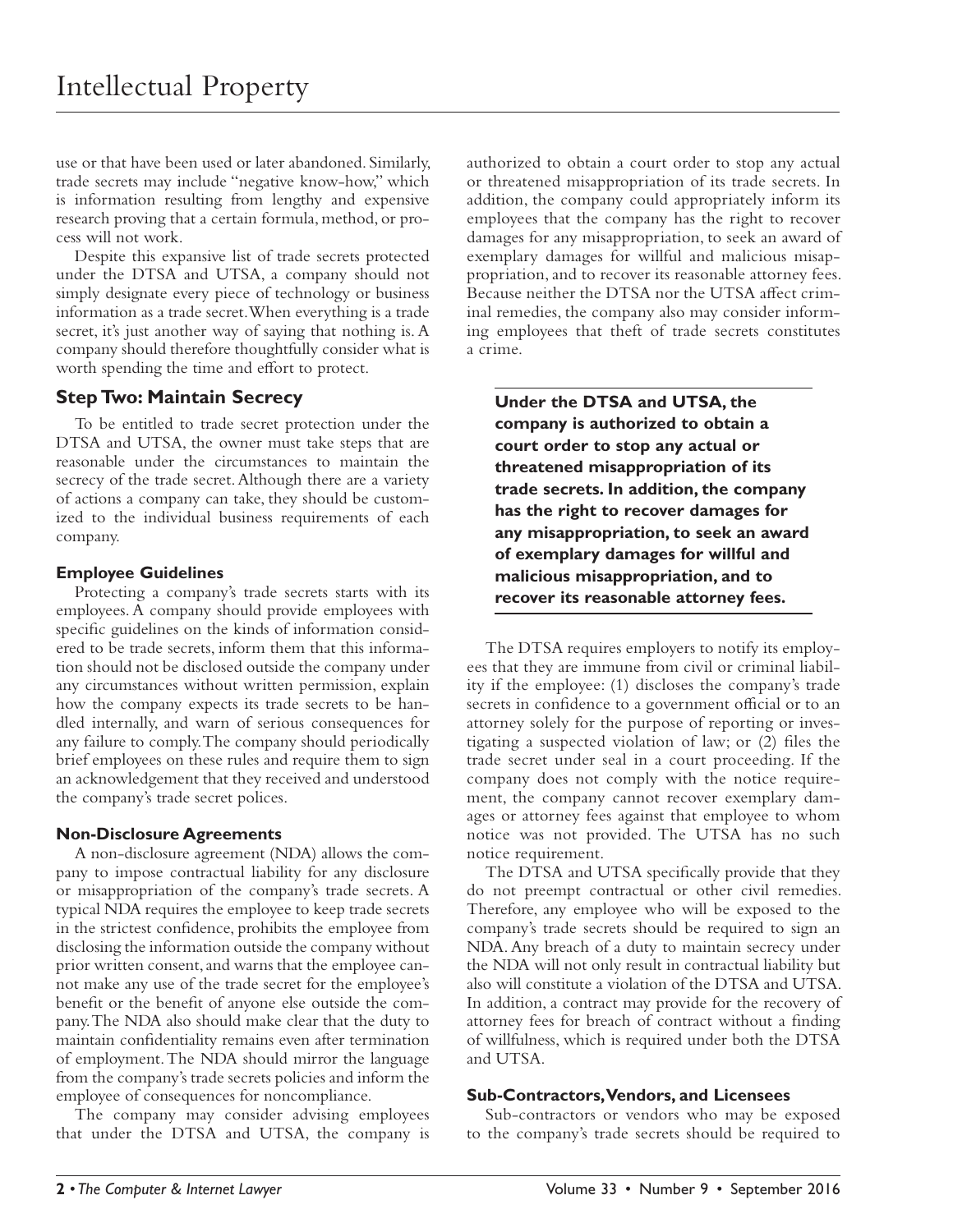sign an NDA at the outset of the relationship. The NDA should specifically describe the trade secrets that are being disclosed, describe the purpose for the disclosure, define the scope of permitted use, and warn against any disclosure without the company's prior written consent. When temporary workers are hired, make certain they sign the company's NDA. If a formal written agreement cannot be signed, the company should at least notify the sub-contractor or vendor of the company's expectations regarding its trade secret information.

**A cease and desist letter is designed to put the misappropriator of the trade secrets on notice that the company is aware of the misappropriation, that the company expects the trade secrets to be immediately returned and not disclosed, and that there will be serious consequences if the information is not returned.**

Those who will obtain a license to use a company's trade secrets also should be required to sign a license agreement that contains provisions similar to the NDA. A license agreement also may prohibit reverse engineering of the trade secret.

#### **Trade Secret Notifications**

A company should notify employees and others about what information the company considers a trade secret by marking the information with a conspicuous warning. If the trade secret consists of a document, each page should be tagged or stamped. If possible, computer files containing trade secrets should be segregated and marked. Any software containing trade secrets should have a notice appearing on the logon screen. Emails or correspondence transmitting trade secret information should conspicuously state that trade secret information is enclosed. If customer or vendor information constitutes a trade secret, it should be maintained in a separate database and marked as a trade secret.

#### **Trade Secret Controls**

A company should exercise a reasonable degree of control over its trade secret information. In addition to previously mentioned efforts, access control measures could include any of the following, depending on circumstances:

- Limiting access to trade secrets to selected employees on a need-to-know basis;
- Implementing internal and external computer access controls, such as password protection, for any trade secrets that are stored electronically;
- Restricting the copying or transmitting of any trade secret information;
- Prohibiting the off-site removal of or access to trade secrets;
- Encrypting documents and emails;
- Prohibiting employees from working on sensitive company materials on their personal devices;
- Maintaining electronically stored trade secrets in read-only files;
- Tracking who accesses trade secret information and when it was returned;
- Monitoring employee computers for access to unauthorized materials;
- Installing access control measures in areas where trade secrets are stored;
- Prohibiting, limiting, or controlling employees' use of smartphones, laptops, thumb drives, external hard drives, or other storage devices in areas where trade secrets are stored;
- Shredding documents and wiping files or hard drives before disposal;
- Issuing periodic reminders to employees about the company's trade secrets policy;
- Establishing a protocol for departing employees that includes conducting formal employee exit interviews; prohibiting the deletion of any electronically stored information unless authorized in writing; requiring the documentation, return, or disposal of any trade secret information found in the employee's office or on the employee's devices; forensically examining computers to determine if the employee copied or transmitted any trade secret information, accessed any unauthorized materials, or engaged in any other questionable activities; and notifying the former employee's new employer that the employee